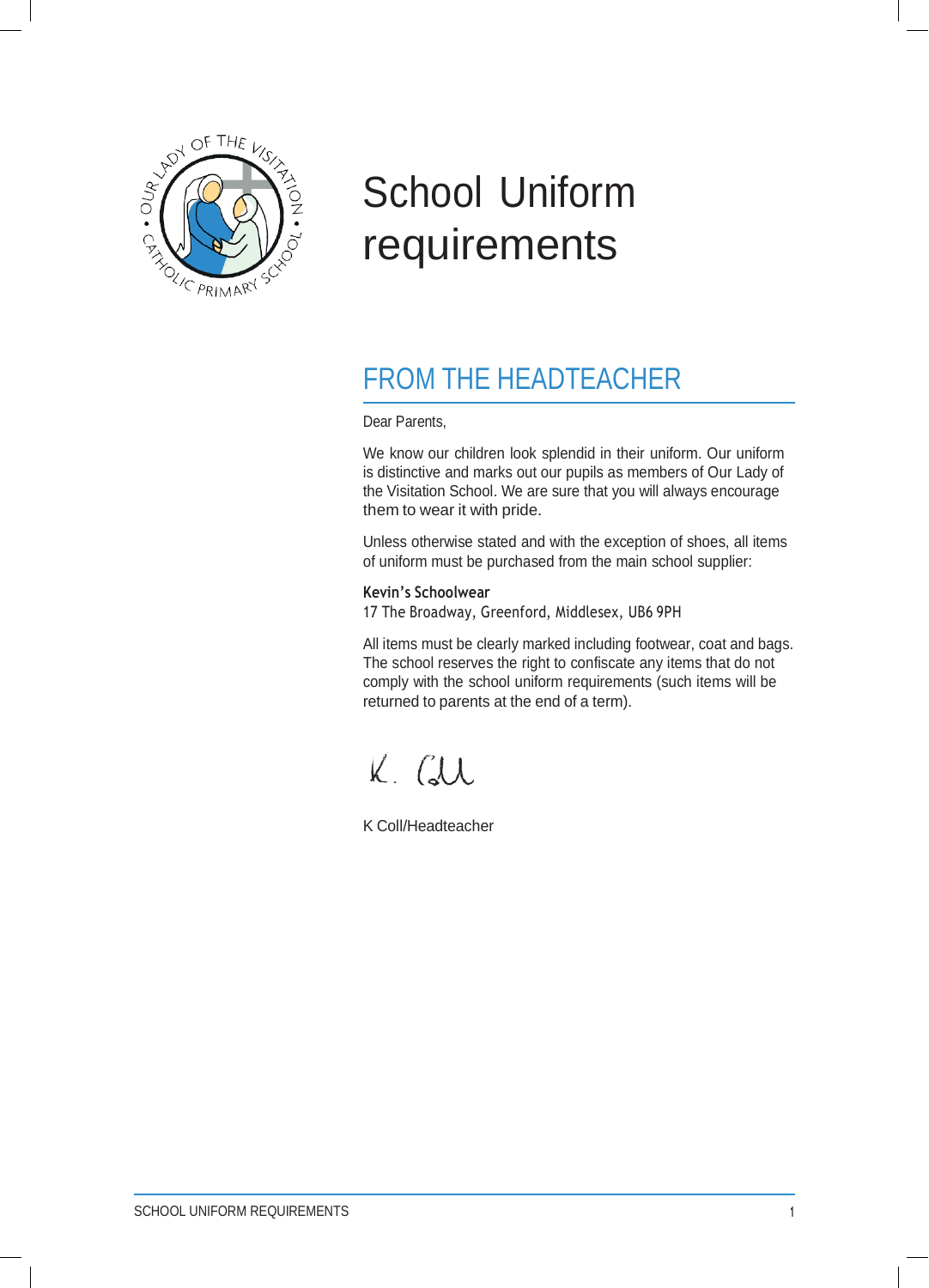# SCHOOL UNIFORM REQUIREMENTS

# FOUNDATION STAGE: NURSERY/FS1 & RECEPTION/FS2

# BOYS

- Navy blue sweatshirt with school logo
- Navy blue joggers or grey shorts
- Plain white polo shirt with school logo
- Plain grey socks
- Sensible flat black shoes/ velcro fastening where possible (no boots or sandals)
- Black plimsolls (no trainers for PE)
- School rucksack small (optional)
- School book bag (compulsory)





## GIRLS

- Navy blue sweatshirt with school logo
- Navy blue joggers
- White polo shirt with school logo
- Plain white socks
- Sensible flat black shoes/velcro fastening where possible (no boots or sandals)
- Black plimsolls (no trainers for PE)
- School rucksack small (optional)
- School book bag (compulsory)

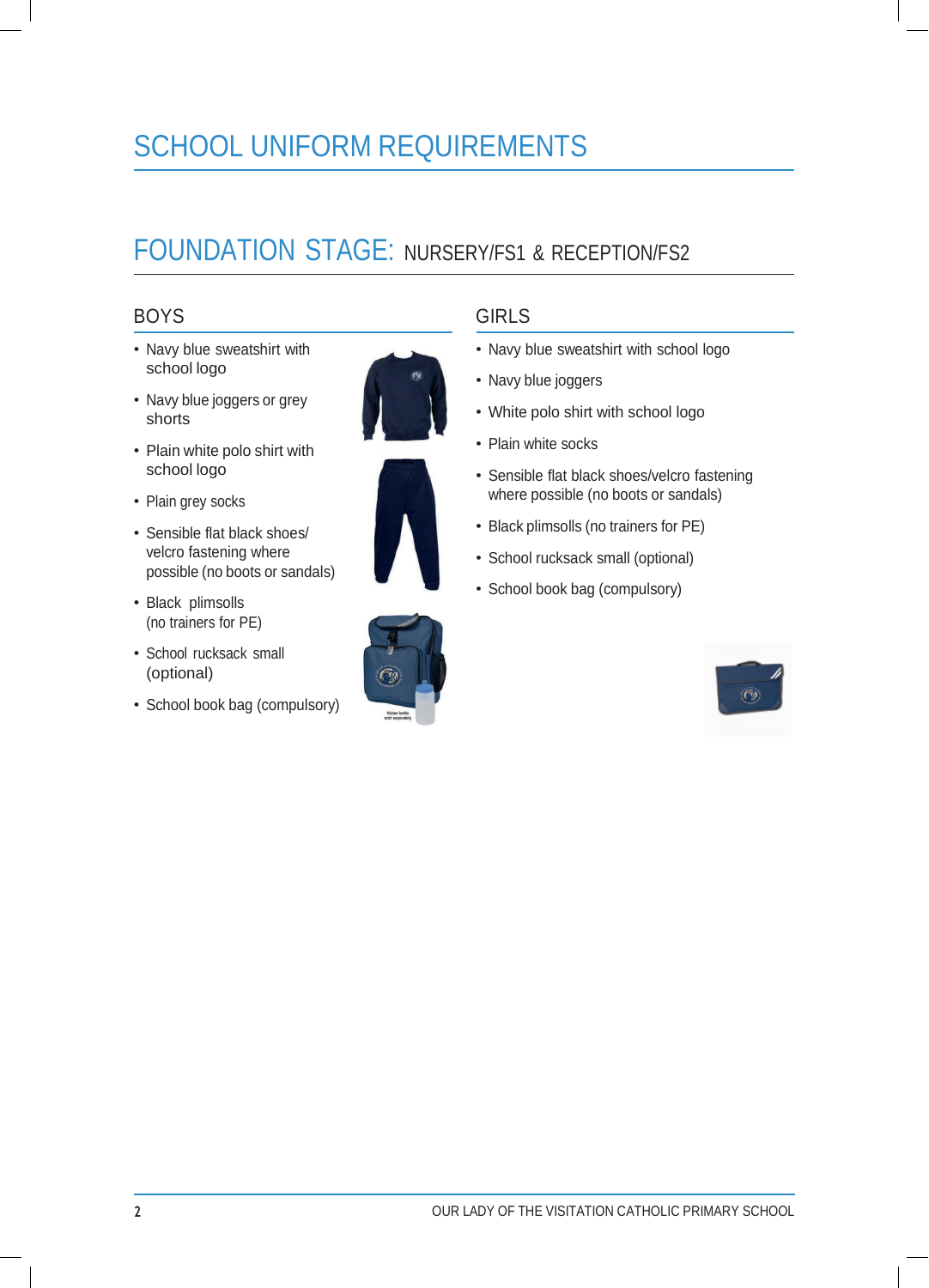# MAIN SCHOOL: YEARS 1-6:

### BOYS

#### **WINTER (compulsory from September)**

- Navy blue 'V' neck jumper embroidered with school logo
- Plain white shirt
- School clip on tie
- Grey trousers (no cargo style)
- Plain grey socks (ankle or knee length)
- Sensible flat black shoes (no trainers/no boots/no sandals)
- School book bag (compulsory years 1-2)
- School rucksack (Year 1-6. These are available in small for infants and large for Juniors)

#### **SUMMER**

#### **(compulsory from 1st day of Summer Term)**

- Grey trousers or grey tailored shorts
- Short sleeved white polo shirt embroidered with school logo
- Plain grey socks (ankle or knee length)
- Sensible flat black shoes (no trainers/no boots/no sandals)



# GIRLS

#### **WINTER (compulsory from September)**

- Navy blue 'V' neck jumper embroidered with school logo
- Plain white shirt
- School clip on tie
- Navy blue pinafore or navy blue skirt (straight or pleated) or navy blue trousers/skort
- Plain white socks (ankle or knee length)
- Plain navy tights
- Sensible flat black or navy blue shoes (no trainers/no boots/no sandals)
- School rucksack (Year 1-6. These are available in small for infants and large for Juniors)

#### **SUMMER**

**(compulsory from 1st day of Summer Term)**

- 
- Navy checked summer dress (available in polyester or cotton)
- Navy blue skirt (straight or pleated) or navy blue trousers/ skort worn with a white polo shirt embroidered with school logo
- Plain white socks (ankle or knee length)
- Sensible flat black shoes (no trainers/no boots/no sandals)

# PHYSICAL EDUCATION

- Black plimsolls or plain black trainers
- Plain navy blue t-shirt
- White gymfresh socks



- Navy blue tracksuit with school logo
- PE string pull bag